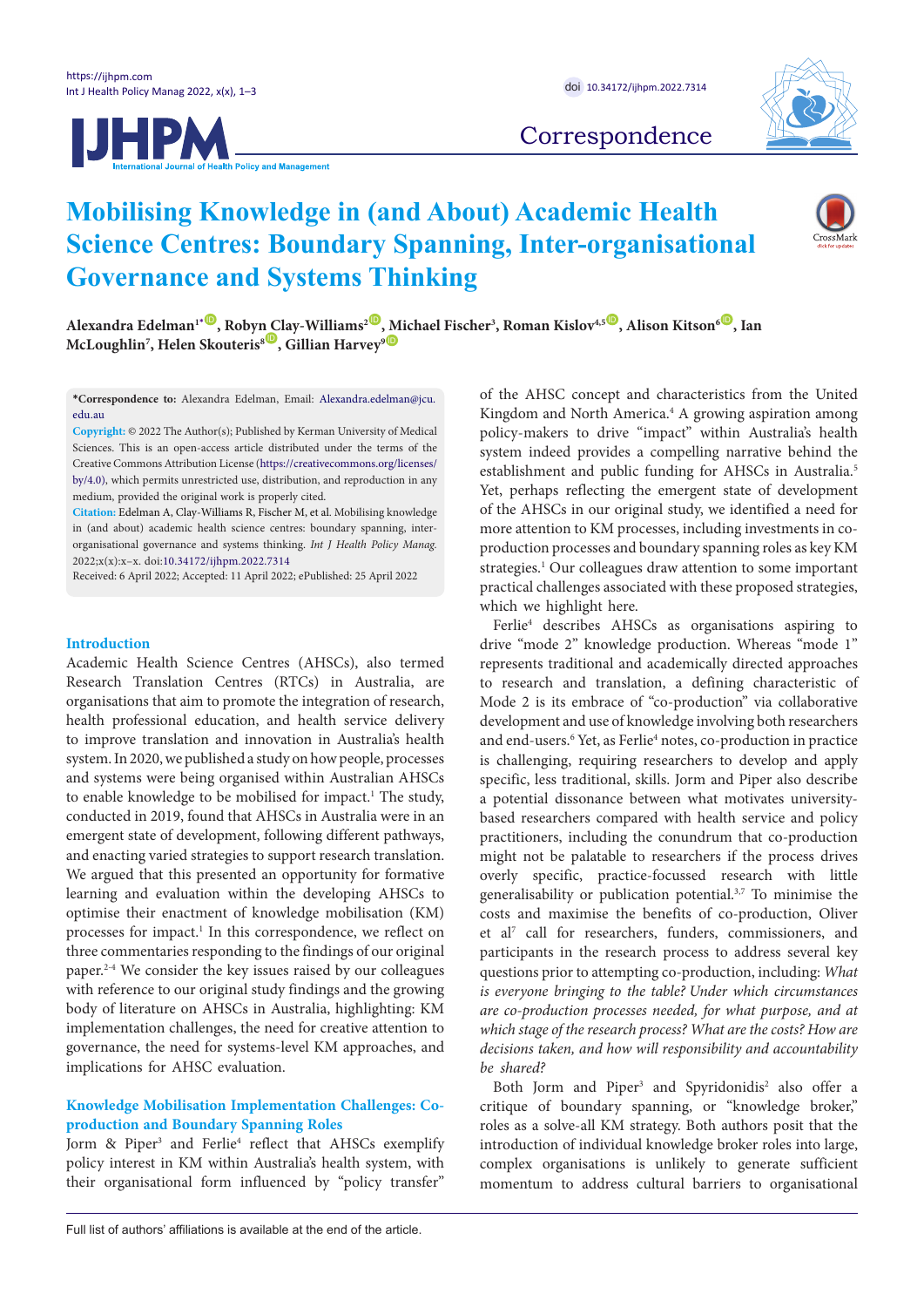change. *"Studies highlight knowledge brokers merely generate a 'ripple in the pond' in a healthcare system consisting of tens of thousands of professionals, and a myriad of health and social care organizations."*<sup>2</sup> Exploring the "dark side" of knowledge brokering, Kislov et al<sup>8</sup> call for organisational investment in multi-dimensional skillsets and a shift away from individual "brokers" towards collective brokering processes supported at organisational and policy levels. McLoughlin et al<sup>9</sup> show in the Australian context that the absence of such supported processes makes new knowledge difficult to spread and scale, even where brokering efforts are sustained over several years.

## **Inter-organisational Collaboration and the Need for "Creative Attention to Governance"**

Jorm and Piper<sup>3</sup> draw a link between multi-organisational collaboration through AHSCs and their capacity to deliver effective KM: *"The RTCs [AHSCs] themselves are essentially brokering structures, and if they flourish, designing and undertaking substantive amounts of genuinely collaborative work, KM will follow."* Although this expresses a widespread aspiration of AHSC leaders, we caution against giving the false impression to policy-makers and practitioners that high-level cooperation in the form of joint pursuit of agreed goals will automatically drive KM practices in AHSCs, without attention to concurrent coordination mechanisms in the form of alignment of organisational and administrative actions. In our original study, we identified a need for more attention in AHSCs to mechanisms of both cooperation and coordination,<sup>1</sup> which are key tenets of multi-organisational collaboration.10

We draw attention to the growing body of evidence on the limitations of inter-organisational governance approaches currently pursued in AHSCs. In a multi-country study on AHSCs in Australia and the United Kingdom, Robinson et al<sup>11</sup> found that "dissonant metrics and drivers for healthcare improvement and research" between partnering organisations in AHSCs detracted from efforts to drive collaborative, impactful research. Collaboration challenges arising from bifurcating accountabilities between separate organisational partners in multi-organisational AHSCs in England are also reported by Ovseiko et al<sup>12</sup> In their commentary, Ferlie<sup>4</sup> describes AHSCs in the United Kingdom as "confederations rather than a single vertically integrated organization," recognising the competing priorities and incentives this produces within multi-organisational AHSCs. As Ferlie describes of the UK context: *"The partners (National Health Service [NHS] Trusts and Universities) retain their own Boards and governance systems, so that the organization of the AHSC here takes the form of a relatively small cross organizational team laid on top of large and complex sovereign organizations."4* Thus, Ferlie<sup>4</sup> underscores the powerful incentives underpinning the current separation of academic work and health service delivery; which are also recognised by Jorm and Piper<sup>3</sup> and highlighted in our original study.<sup>1</sup>

To address these challenges, Jorm and Piper<sup>3</sup> call for "creative attention to governance" and greater involvement of the health sector partners through control of funding; yet precisely what governance structures and mechanisms might

be best suited to diverse AHSCs in Australia remains unknown. We support calls to strengthen governance and accountability mechanisms in AHSCs, which is likely to require attention to power dynamics between AHSC organisational partners that demonstrate different budget sizes, regulatory mandates, and geographic and demographic foci. We suggest that future research to explore governance mechanisms consider the key questions posed by Ferlie: *"are these governance arrangements always cooperative in practice or are there some underlying tensions, given the scale and importance of these confederations? How is legal liability distributed in these complex settings? Does the overall AHSC Board have real powers or do these remain with the Boards of the constituent organizations which may remain legally sovereign? How is budgetary authority constituted and who is financially liable if the AHSC goes into financial crisis?"4*

## **The Need for Systems-Level Knowledge Mobilisation Approaches**

The KM literature is often focussed on clinical contexts and mechanisms to drive improvements to healthcare; yet there is growing awareness of the need for KM science to address systems-level issues and improve public policy.13 Our original study demonstrated that a wide range of KM strategies are likely to be needed to support achievement of the varied academic, clinical, policy and population impact aspirations of AHSCs in Australia.<sup>1</sup> Ferlie<sup>4</sup> suggests that the rural, regional and remote focus of some Australian AHSCs is a key point of difference compared with UK AHSCs, which tend to have a metropolitan focus and a general orientation towards basic research and hospital settings. The inclusion of primary and community healthcare organisations as partners in several Australian AHSCs therefore offers a unique opportunity to develop and trial KM approaches that target systems-level imperatives such as addressing population health inequities.<sup>14</sup>

Recent theoretical work in the KM field highlights systems approaches to KM practices. Haynes et al<sup>13</sup> describe a key characteristic of "systems thinking" KM practices as a pluralistic view of knowledge, with mobilisation enacted through "continual dialogue" with policy and practice contexts to address intractable health systems challenges. Both Ferlie<sup>4</sup> and Jorm and Piper<sup>3</sup> draw attention to the contested nature of knowledge and the ways in which different types of knowledge come to be prioritised. Reflecting on the community and population health aspirations apparent in two of the AHSCs in our original study,<sup>1</sup> Ferlie<sup>4</sup> queries the implications of these contextual characteristics for the types of knowledge that might be valued, and in turn KM processes that might be pursued in these AHSCs. We support the need for further research to address the questions posed by Ferlie: "*What does high quality research-based knowledge mean here? What designs, methods and data sources are used in such research and are they different from the emphasis on Randomised Control Trials often apparent in the acute sector? Do primary, community and social care-based forms of evidence here have a higher profile? How evident is public health and population-based knowledge and evidence? Furthermore, how can a 'good' research knowledge base be mobilised effectively in*